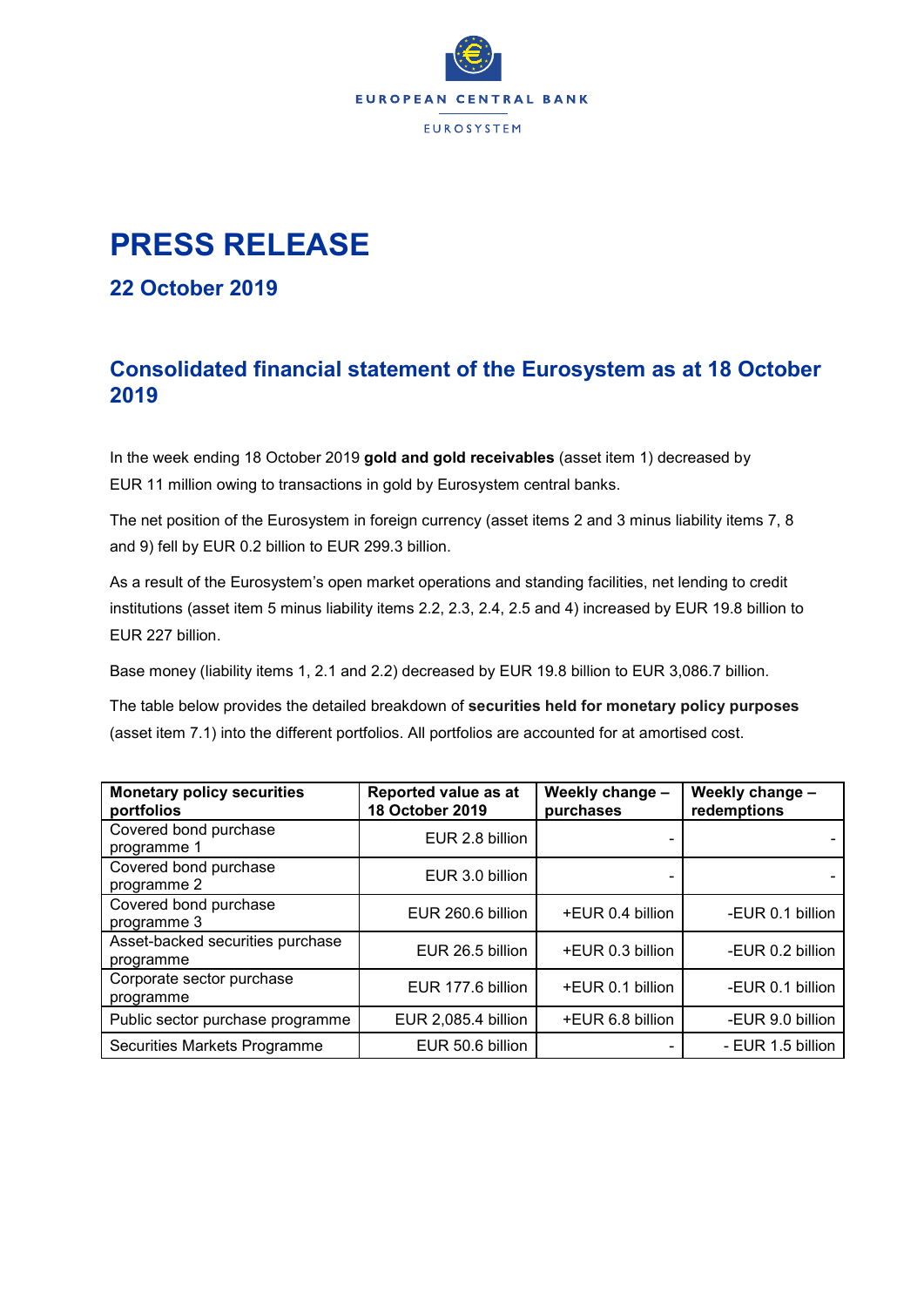#### **PRESS RELEASE / 22 October 2019 Consolidated financial statement of the Eurosystem as at 18 October 2019**

The content and format of the weekly financial statement are set out in Annexes IV to VI of Guideline (EU) 2016/2249 of the European Central Bank of 3 November 2016 on the legal framework for accounting and financial reporting in the European System of Central Banks [\(ECB/2016/34\)](http://www.ecb.europa.eu/ecb/legal/1001/1012/html/index.en.html).

**European Central Bank** Directorate General Communications, Global Media Relations Division Sonnemannstrasse 20, 60314 Frankfurt am Main, Germany Tel.: +49 69 1344 7455, E-mail: media@ecb.europa.eu, Website: www.ecb.europa.eu